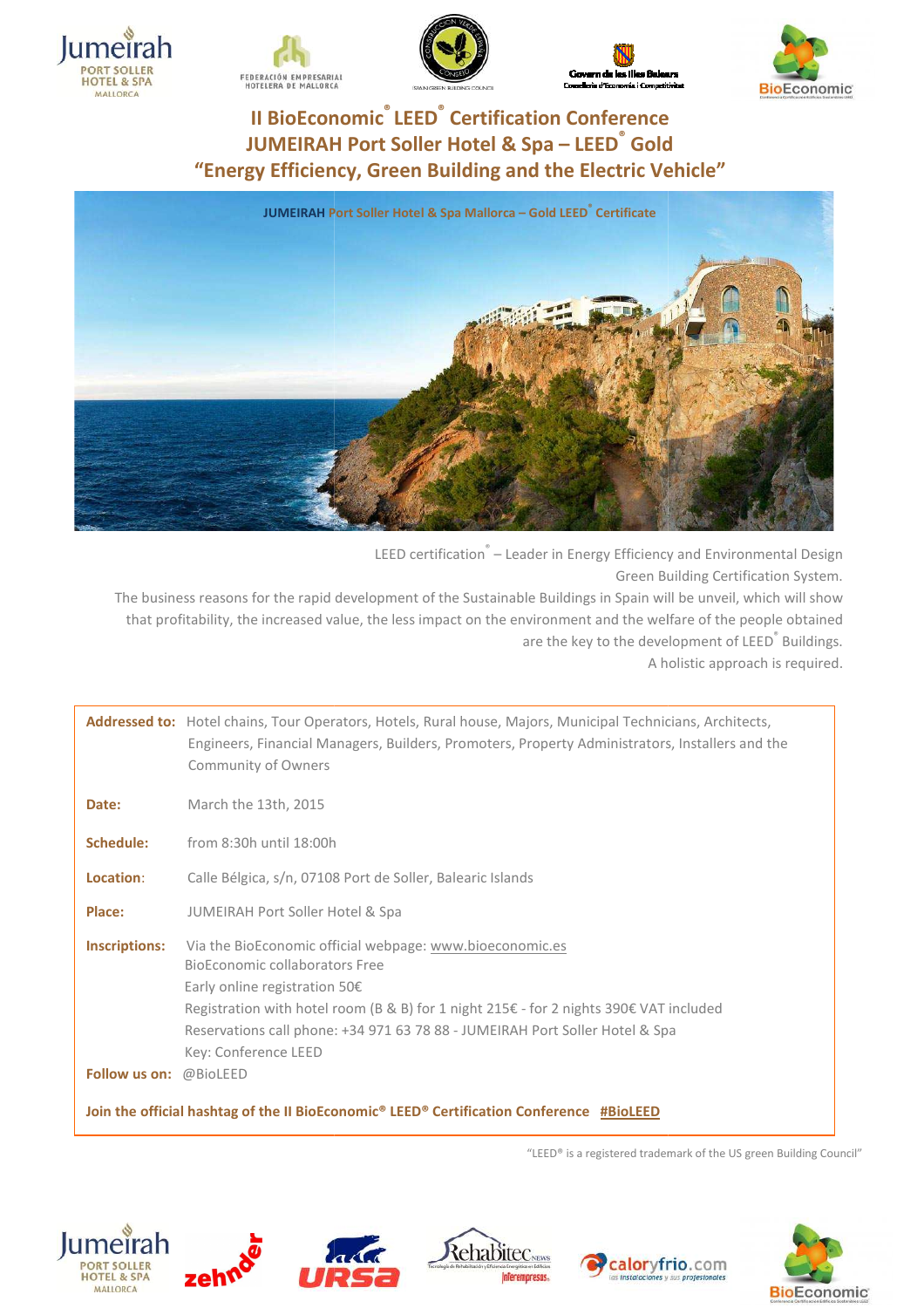









**Sustainable Tourism - Sustainable Construction Construction - LEED© Certification - Electric Vehicle**

## **Presentation**

The **II BioEconomic© LEED© Certification Conference** , held in the **Hotel Jumeirah Port Soller** has the aim to expose expose, Spreads and provide a global, innovative and cutting-edge insight into the environmental challenge in the field of sustainability, the economy and the environmental care. The subjects that will be spoken about are based in the key sectors and those of most importance for our current and future economy: **Sustainable Tourism, LEED© Certification, Green reen Building and the Electric Vehicle.**

**JUMEIRAH Port Soller & BioEconomic<sup>©</sup> invites you to assist this privileged enclave in Mallorca and lead this change on** sustainability. Addressed to Hotel Chains, Tour Operators, Mayors, Municipal Technicians, Architects, Engineers, Decorators, Builders, Promoters, SME, Farmhouses, Installers, Personal Shoppers and Owners Communities.

## **Sustainable Tourism**

Tourism has become in a vital part and Engine of the economy of our country. The Challenge of Tourism and the hotel industry consists in keeping competitive and at the same time including the sustainability values to their activity. On a European and even global scale there are many initiatives, Networks and projects which have the objective of making tourism a sustainable economic activity. The sustainable hotel management is an opportunity. In a context where emerging economies offer holiday and business destinations at competitive prices, offering environmental quality is a distinctive.

## **Sustainable Construction**

Construction is a very productive sector which also is of major importance. Currently it's involved in a transformation characterized by a paradigm shift generated by different factors: Energy Crisis, Climate Change, loss and a shortage of natural resources and biodiversity and strong population growth in cities. Given this conditions one of the aims of BioEconomic<sup>©</sup> in this conference is to Speedy up the change of the actual construction model towards a scenario where sustainable construction<br>leads, with energy consumption of buildings tending to zero (NZEB) CO <sub>2</sub> emissions neutrality, leads, with energy consumption of buildings tending to zero (NZEB) CO<sub>2</sub> emissions neutrality, respect for the environment and high comfort for its occupants.

## **LEED© Certification**

LEED<sup>©</sup> (Leadership in Energy & Environmental Design) is the most prestigious certification program for sustainable buildings in the world, which recognizes excellence in building practices and strategies in either new buildings, rehabilitation or buildings in use stage. The LEED<sup>©</sup> certificated buildings, regarding a regular building, have less operating costs and a fairly decreased energetic and water consumption (up to 40% less). Furthermore benefit from a globally recognized prestige, allowing them to generate a greater market value, outperformance in its operational stage and providing excellent environmental quality in their areas, thereby improving productivity and employee satisfaction satisfaction.

Attendants to the BioEconomic**©** conference will have the chance to experience firsthand the environmental excellence of **Jumeirah Port Soller Hotel & Spa,** gold **LEED** certificate.

## **Electric Vehicle**

The efficient mobility through the Electric Vehicle also finds its place in the BioEconomic<sup>©</sup> conference and it is intimately tied to sustainable tourism. The benefits of its use are generating a lot of savings due to the lack of fuel the reduction of CO<sub>2</sub> and other polluting gases emissions, low environmental impact and last but not least the decrease of acoustic pollution. In this space you will learn the latest news from this type of vehicles and test the newest technology.

**BioEconomic<sup>©</sup> and Jumeirah Port Soller Hotel & Spa** would like to reaffirm its invitation to attend, participate and become part of the change to develop a new economic model, more social and sustainable.









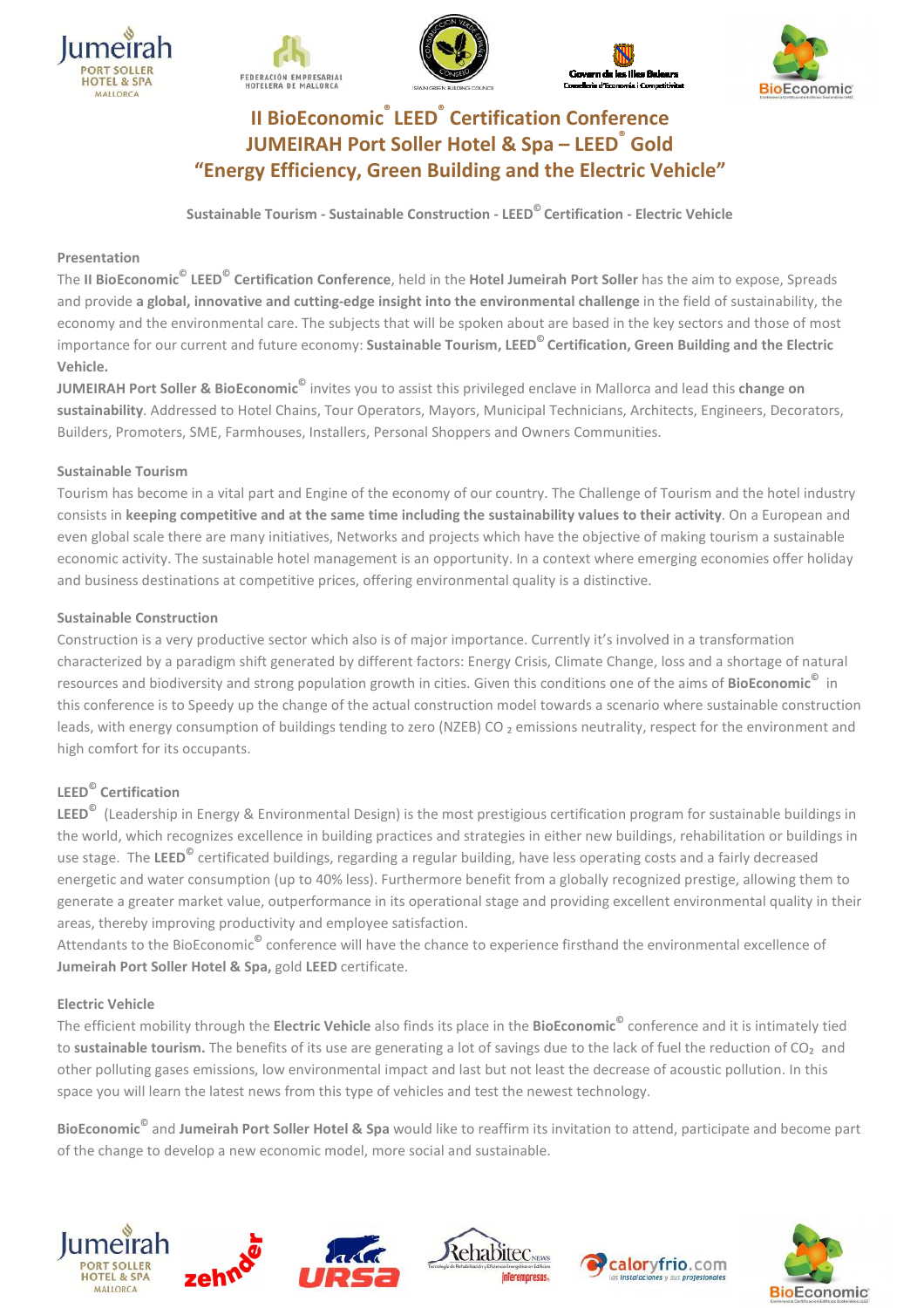









| <b>BioEconomic</b> | <b>Schedule</b>                                                                                                                                                                                           |
|--------------------|-----------------------------------------------------------------------------------------------------------------------------------------------------------------------------------------------------------|
| $8:30h - 9:00h$    | Attendee's reception. Moderated by Eugenia Claverol, Environmental Technician.<br>Coordinator, Mª Dolors Parera, Renewable Energy Technician                                                              |
| $9:00h - 9:10h$    | Welcome and presentation by Jordi Tarrida, JUMEIRAH Port Soller Hotel & Spa, General Manager, and<br>Sebastián Parera, Manager of BioEconomic                                                             |
| $9:10h - 9:20h$    | Presentation by Montserrat Jaén, Managing Director of Tourism, Balearic Government and<br>Inmaculada Benito, Executive Vice-President of the FEHM (Mallorca Hotel Federation)                             |
| $9:20h - 9:40h$    | Excellence in sustainable Hotels, LEED®<br>Speech by Aurelio Ramírez Zarzosa, President and Founder of the Spain Green Building Council, SpainGBC®                                                        |
| $9:40h - 10:00h$   | Very High Efficiency ventilation: Examples of applications in Hotels and buildings.<br>Speech by Josep Castellà Vilà, Technical Director of ZEHNDER Group Ibérica IC                                      |
| 10:00h - 10:20h    | Schlüter-Systems and the Climate Control through pavement associated with Energy Efficiency.<br>Speech by Jorge Viebig, SCHLÜTER Systems manager                                                          |
| 10:20h - 10:40h    | Architecture, Innovation, Responsibility and respect for the environment of "Eco by Cosentino"<br>Speech by José Carlos Aranaz, Knowledge Management Manager of the COSENTINO Group                       |
| 10:40h - 11:00h    | Energy Efficiency measures in Hotel's facades.<br>Speech by Alex Catalá Morell, SOMFY Project Manager                                                                                                     |
| 11:00h - 11:20h    | Energy Efficiency in Hotels improving the envelope of the Building.<br>Speech by Silvia Herranz, Technical Analyst of URSA Ibérica Aislantes                                                              |
| 11:20h - 11:50h    | Coffee break - Networking                                                                                                                                                                                 |
| 11:50h - 12:10h    | Benefits and rentability of the LEED <sup>®</sup> Certification, Sustainability in Architecture.<br>Speech by Julio Bermejo, LEED AP BD+C Architect - Partner and Project Manager, Arquitectura Ambiental |
| 12:10h - 12:30h    | CLIVET's Efficient Climate Control Systems and products, example JUMEIRAH Port Soller Hotel & Spa.<br>Speech by Ricard Feliu, Comercial Director of CLIVET                                                |
| 12:30h - 12:50h    | <b>CAPAROL: Committed to Efficiency</b><br>Speech by Juan Luis Jiménez and Gabriel Moll, Technical Department of CAPAROL                                                                                  |
| 12:50h - 13:10h    | Successful cases of Biomass in Hotel sector: how to improve competitiveness thanks to Biomass.<br>Speech by David Merino, Commercial Director of Nova Energía Group                                       |
| $13:10h - 13:30h$  | Charging infrastructure for Electric Vehicles and their installation, according to Royal Decree 1053/2014.<br>Speech by Patricia Chirivella of GAMESA Electric                                            |
| 13:30h - 13:50h    | HUMICLIMA: Successful cases with LEED <sup>®</sup> Certification.<br>Speech by Alberto González MEP Designer Coordinator, HUMICLIMA                                                                       |
| 13:50h - 14:10h    | Implementation of Sustainable Development<br>Speech by Jesús Felipe Gallego, President of the ISTur Group                                                                                                 |
| 14:10h - 14:20h    | Closing by Jaime Ochogavía, Managing Director of Industry and Energy, Balearic Government                                                                                                                 |
|                    |                                                                                                                                                                                                           |









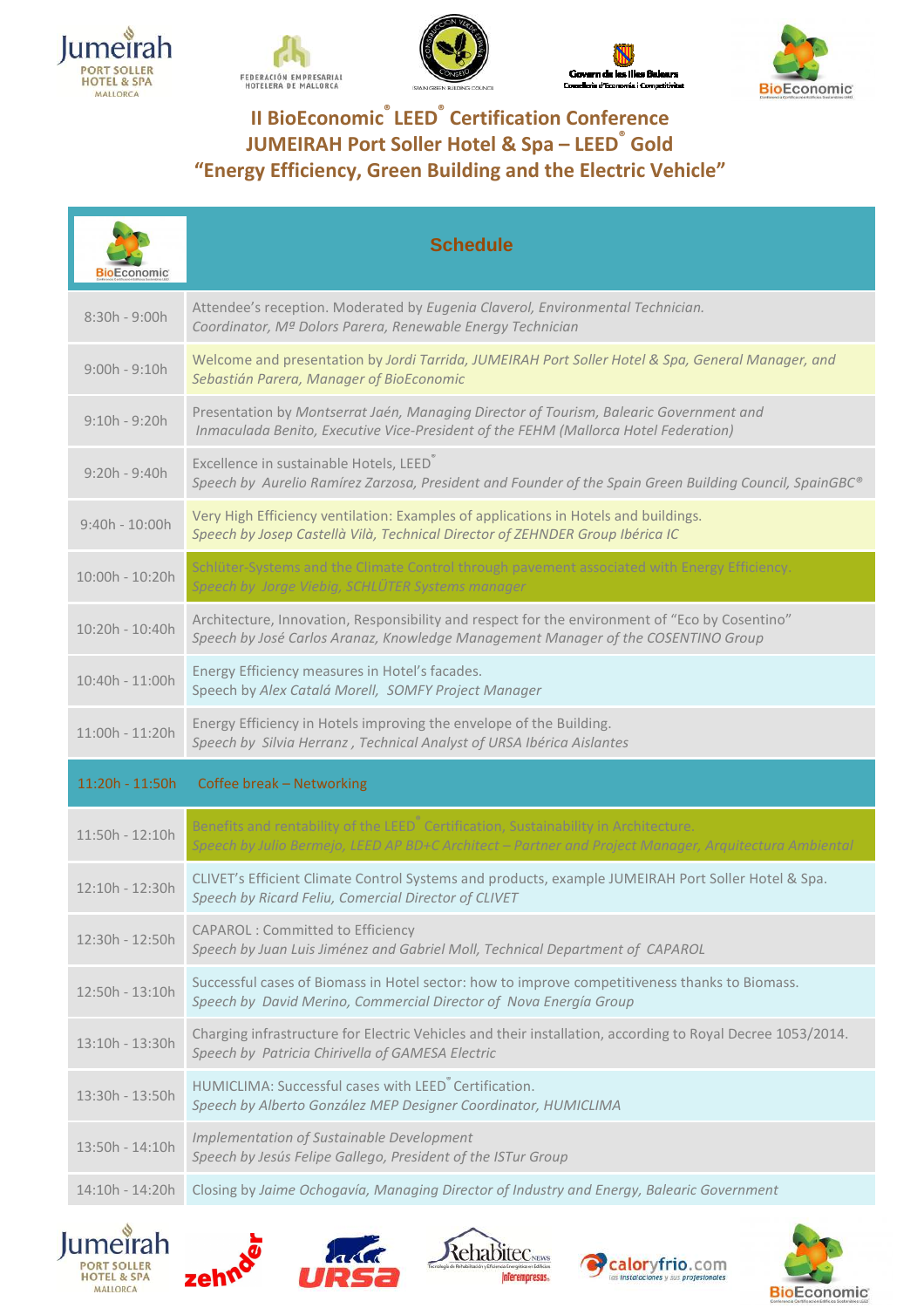









| $14:20h - 16:00h$ | Cocktail and Appetizer with proximity products                 |
|-------------------|----------------------------------------------------------------|
| $16:00h - 17:00h$ | Tour of the facilities of the JUMEIRAH Port Soller Hotel & Spa |
| $10:00h - 18:00h$ | - Electric Vehicle Test                                        |

### **LEED® Certification**

It is characterized for providing an assessment of the sustainability of the building. Assessing their impact on these main areas: **Sustainability** 

Respect the limits of natural systems and non-renewable resources in the search for solutions that produce an abundance of natural and social capital.

#### **Equity**

Respect for all communities and cultures, and aim at equal socio-economic opportunities for all.

#### **Integration**

Practice and promote openness, broad participation and full consideration of the importance of all aspects in the processes of decision making.

### **Progress**

Strive for the immediate and measurable indicators of environmental, social and economic prosperity.

### **Connection**

Recognizing the fundamental link between humanity and nature, and the importance in making decisions based on the site for effective administration.

### **Why green building?**

DID YOU KNOW THAT BUILT ENVIRONMENT HAS A PROFOUND IMPACT ON NATURE, ECONOMY, HEALTH AND PRODUCTIVITY? Buildings are responsible for nearly:

- 36% of the total energy use
- 65% of the electricity consumption
- 30% of the Greenhouse Gases emissions
- 30% of the raw materials usage
- 30% of the waste going to landfill
- 12% of the potable water used

There are available major scientific and technological advances to be used by designers, builders and homeowners who want to build sustainably and maximize both economic and environmental efficiency as well as providing a better welfare.

### **Environmental benefits:**

- · Enhance and protect ecosystems and biodiversity
- · Improve the quality o fair and water
- · Reduce solid waste
- · Preserve natural resources

## **Economical benefits:**

- · Reduction of operating costs
- · Increase on asset value and profits
- Improve productivity and employee satisfaction
- · Optimize the efficiency of the economic life cycle

#### **Wellness and community benefits:**

- Improves for the environment; acoustic, thermal and atmospheric
- $\cdot$  Enhance the welfare and comfort of the occupants and those around
	- · Minimise demand on public infrastructure
	- · Contribute to overall quality of life

LEED®, the sustainable buildings classification system "Leadership in energetic efficiency and design" is a standards system internationally accepted for sustainable buildings by the members of the USGBC.









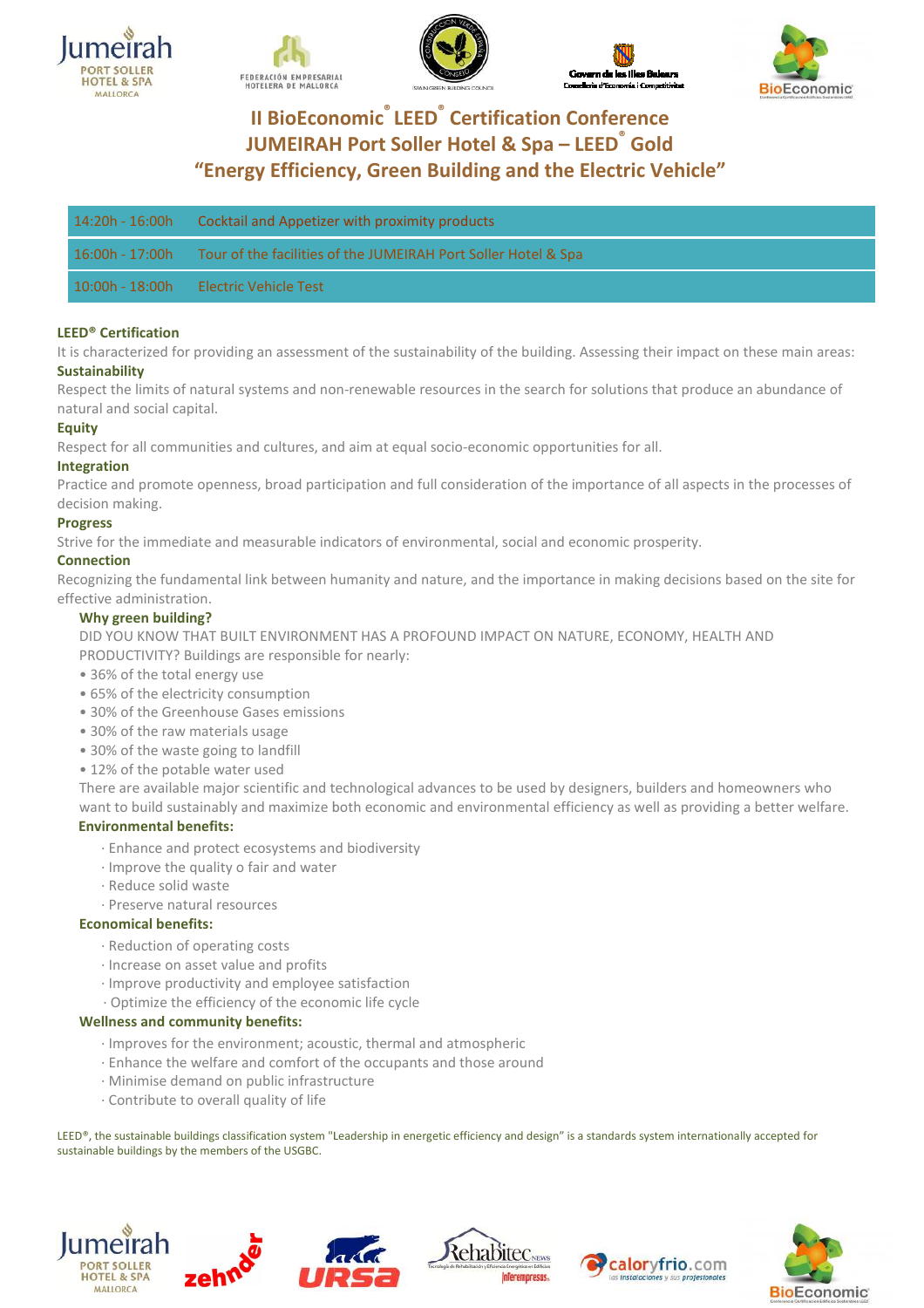









**The electric vehicle is a key element along with renewable energies for the sustainable tourism and furthermore for the Balearic islands themselves.** 

Electric vehicles have an acquisition cost 2.5 times the cost of a conventional cars but it has some advantages such as its zero CO2 emissions, very low maintenance and an expense of merely 2 € every 100km.

- The autonomy of the already in use models is far enough from the usual covered distances in a day.
- Recharge can be done at night or off-peak.
- The extensive network of rent-a-car companies helps bring this technology to a large number of potential users.
- The Hotel Sector is a key player in the implementation of charging infrastructure.

# **Sponsored by**



**Organized by** 





**(SPAIN GREEN BUILDING COUNCIL** 

**Premium contributors** 





**BioEconomic** 

**Official Partners** 









**HOTEL & SPA** MALLORCA



**Official Online Media Partner**